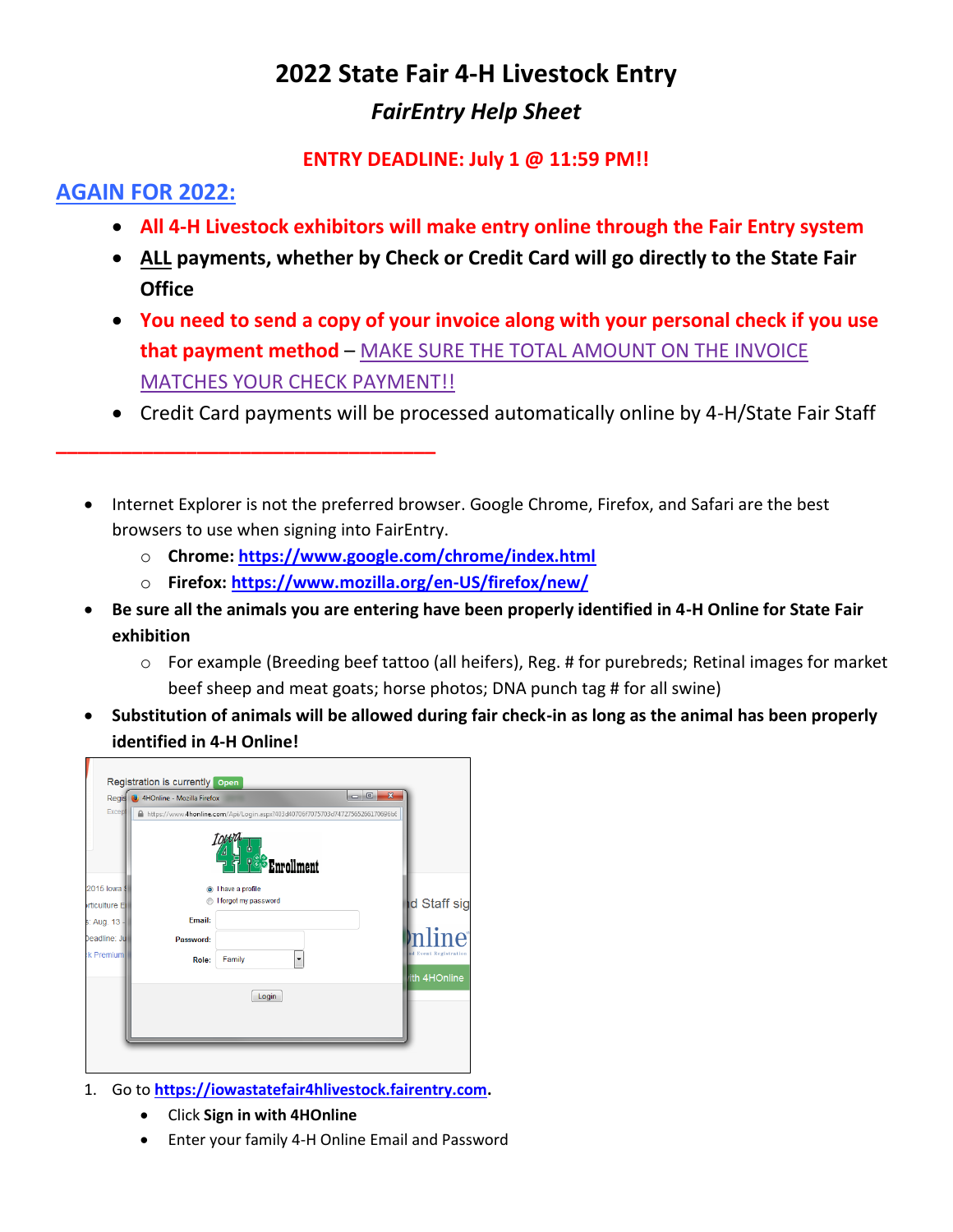• If you can't remember your password, **DO NOT** select the "Reset Password" option here. Instead, login to your 4-H Online account a[t https://v2.4honline.com/#/user/sign-in](https://v2.4honline.com/#/user/sign-in), and select the "Forgot my password" option to reset it there first. Then go back to FairEntry with your new temporary password.

| <b>IowaStateFair</b>       | Welcome!<br>Thank you for signing-in with your 4HOnline account.                                                                                          |
|----------------------------|-----------------------------------------------------------------------------------------------------------------------------------------------------------|
| NOTHING<br><b>COMPARES</b> | For your convenience, the managers of this fair have already<br>imported some of your 4HOnline records.<br>mline<br>4-H Earolinest and Event Registration |
|                            | We noticed you haven't yet registered for the fair.<br>Begin Registration O                                                                               |

2. Click **Begin Registration**.



3. Click **Individual**.

| Fair 1 H Livectork & Hertieulture<br><b>New Individual Exhibitor</b> |  |
|----------------------------------------------------------------------|--|
|                                                                      |  |
| Select an Existing person to continue                                |  |
| Anderson, Delaney<br>9/11/2007 - Age 7                               |  |
| $- OR -$<br>Create an Exhibitor From Scratch                         |  |
| Cancel<br>Continue<br>п                                              |  |
|                                                                      |  |

- 4. Select the exhibitor and click **Continue**.
	- DO NOT "Create an Exhibitor From Scratch"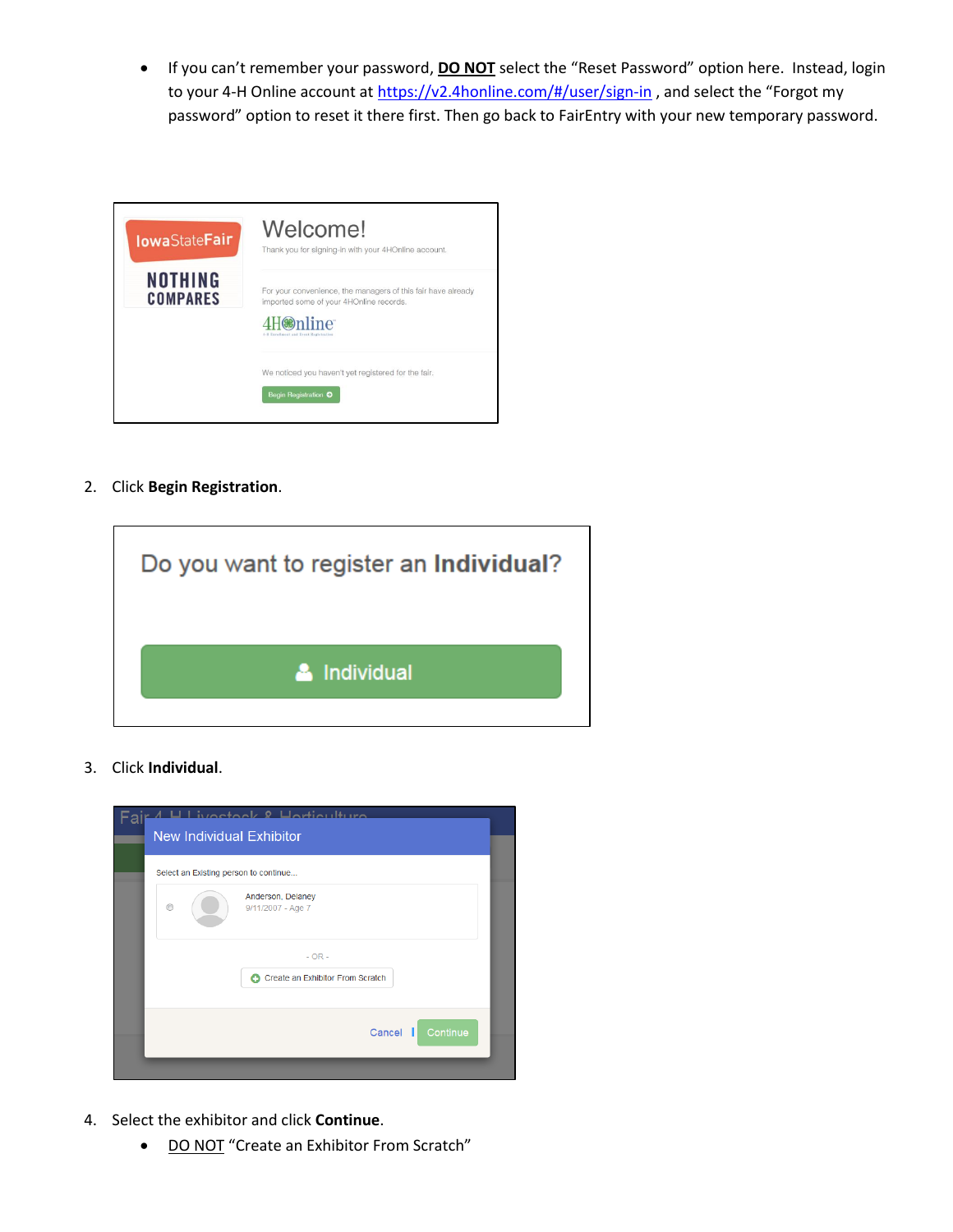| 2. Select T-shirt size (Adult Sizes)<br>*Required |                       |
|---------------------------------------------------|-----------------------|
| Small<br>$\bigcirc$                               |                       |
| Medium<br>$\bigcirc$                              |                       |
| $O$ Large                                         |                       |
| $\circ$ X-L                                       |                       |
| $\bigcirc$ 2X-L                                   |                       |
| $\bigcirc$ 3X-L                                   |                       |
|                                                   |                       |
|                                                   | Continue <sup>O</sup> |

- 5. Then you will be taken to the Questions tab.
	- Read through the reminders and answer the required questions (i.e. T-shirt size), then click **Continue**.

| Please review the exhibitor registration.         |          |                           | Continue to Entries O |
|---------------------------------------------------|----------|---------------------------|-----------------------|
| <b>Personal Details</b>                           | Edit     | Contact Info              | Edit                  |
| <b>First Name</b>                                 | Delaney  | Email                     | mikeande@iastate.edu  |
| <b>Last Name</b>                                  | Anderson | <b>Home Phone</b>         | 555-222-8888          |
| Date of Birth 9/11/2007                           |          | <b>Cell Phone</b>         |                       |
| Gender                                            | Female   | <b>Cell Phone Carrier</b> |                       |
| <b>Address</b><br>3630 Extension Bldg<br>Ames, IA | Edit     |                           |                       |

- 6. Verify your information is correct and click **Continue to Entries**.
	- You may edit exhibitor's address (this address is where all premium money will be sent).

| Anderson, Delaney<br>0 Entries 4HOnline | Add an Entry |
|-----------------------------------------|--------------|
|                                         |              |

7. Click **Add an Entry** to the exhibitor.

| <b>Starting an Entry</b>        |                   |
|---------------------------------|-------------------|
| Select a Department to continue |                   |
| <b>Beef</b>                     | Select ©          |
| <b>Dairy Cattle</b>             | Select $\bullet$  |
| <b>Dairy Goats</b>              | Select $\bullet$  |
| Dog Obedience and Handling      | Select $\bullet$  |
| Horse                           | Select $\bullet$  |
| Horticulture                    | Select $\bullet$  |
| <b>Meat Goats</b>               | Select $\bigcirc$ |
| Poultry                         | Select $\bullet$  |
| <b>Rabbits</b>                  | Select $\bullet$  |
| Sheep                           | Select $\bullet$  |
| Swine                           | Select $\bullet$  |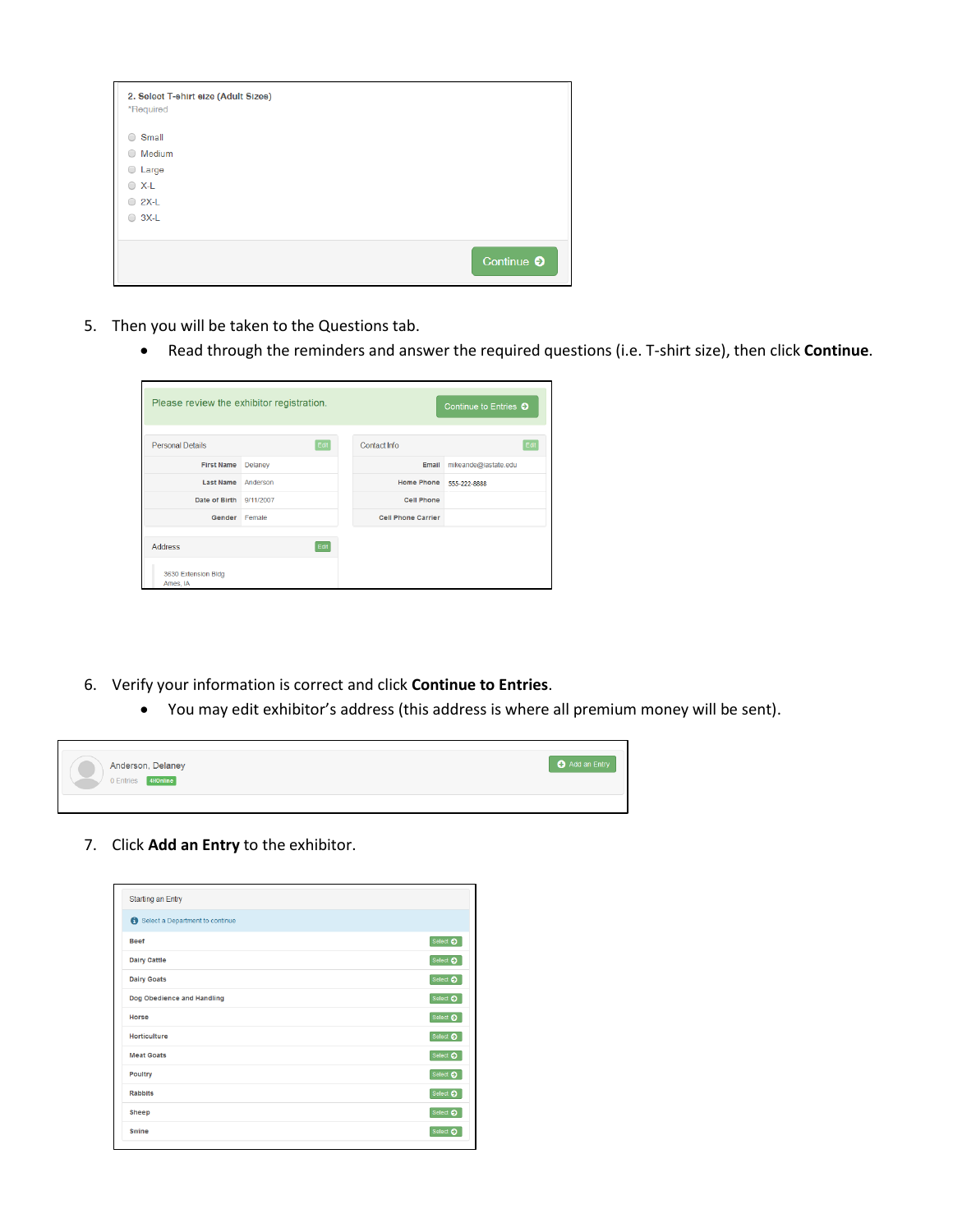### 8. Pick the desired Department.

• Be sure you have animals identified in 4HOnline for the Department.

| <b>Starting an Entry</b>                                 |                  |
|----------------------------------------------------------|------------------|
| Department Beef                                          | Change           |
| Select a Division to continue                            |                  |
| 201: Breeding Beef                                       | Select $\bullet$ |
| 202: Market Beef                                         | Select $\bullet$ |
| 209: Beef Showmanship                                    | Not Available    |
| This exhibitor may not enter into this Division because: |                  |
| > 4HOnline Exhibitors are not allowed to enter           |                  |

#### 9. Select the Division

| Starting an Entry      |                            |                 |
|------------------------|----------------------------|-----------------|
| Department Beef        |                            | Change          |
| Division               | 201: Breeding Beef         | Change          |
|                        | Select a Class to continue |                 |
| 20121: Angus           |                            | Select <b>O</b> |
| 20122: Charolais       |                            | Select O        |
| 20123: Charolais Cross |                            | Select O        |
| 20124: Chianina        |                            | Select O        |
| 20125: Gelbvieh        |                            | Select O        |
| GA4GO: Ungariazd       |                            |                 |

10. Select the Class.

• Class changes can be made during fair check-in

| <b>Starting an Entry</b> |                    |                   |
|--------------------------|--------------------|-------------------|
| Department               | <b>Beef</b>        | Change            |
| <b>Division</b>          | 201: Breeding Beef | Change            |
| <b>Class</b>             | 20121: Angus       | Change            |
|                          |                    | Continue <b>C</b> |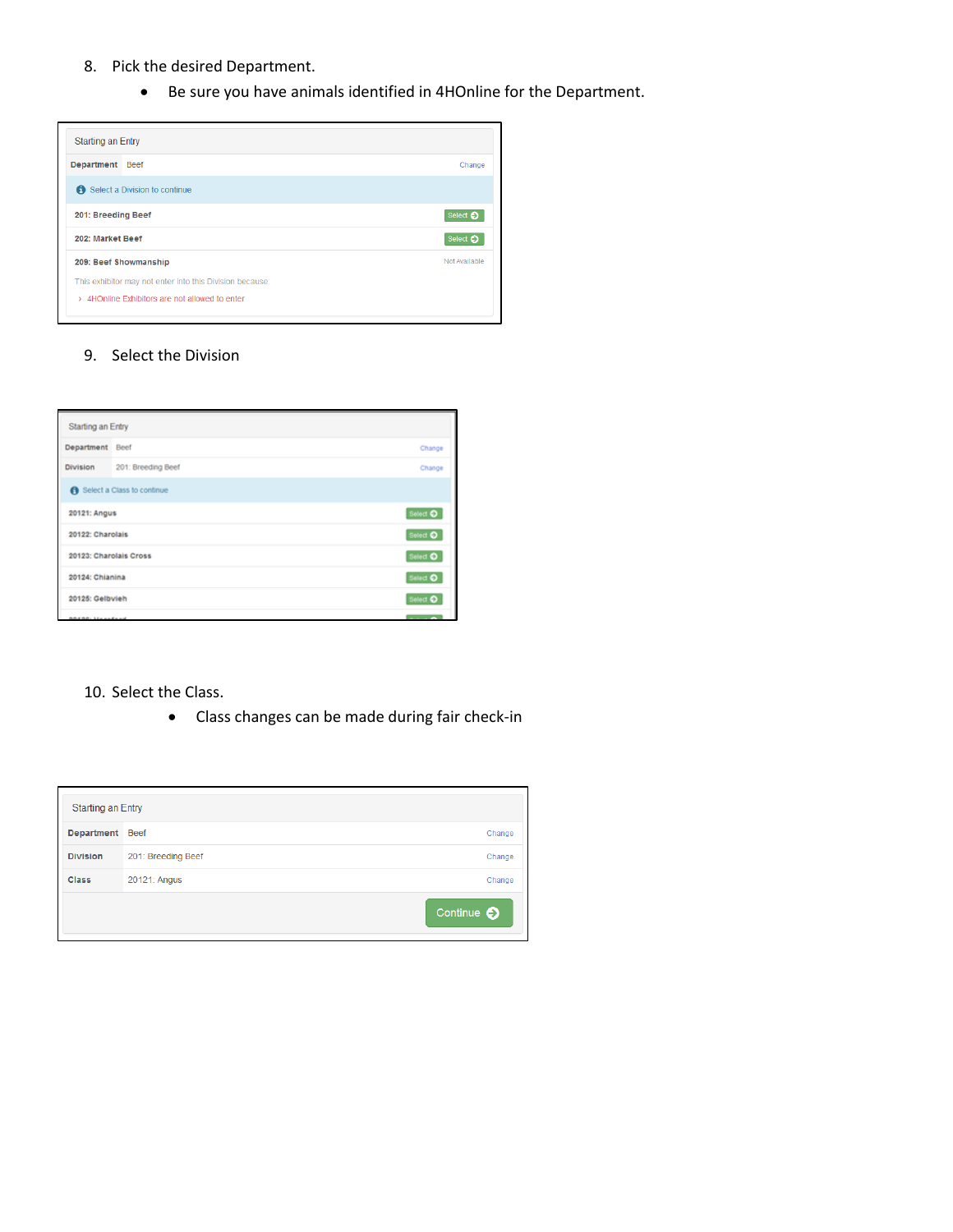|         | Selected Club: None        |                                         |
|---------|----------------------------|-----------------------------------------|
|         | Search                     | $\alpha$                                |
| $\odot$ | <b>Audubon Clover Kids</b> | $4-H$                                   |
| $\odot$ | "New" Ankeny Club          | $4-H$                                   |
| $\odot$ | 1 test club                | $4-H$                                   |
| $\circ$ | 12 Mile Lakers             | $4-H$                                   |
| $\circ$ | 3 Mile Sharp Shooters      | $4-H$                                   |
| $\odot$ | $3-L'S$                    | $4-H$                                   |
| $\circ$ | 4 Bar H                    | $4-H$<br>2134 total clubs are available |
|         |                            |                                         |

11. Verify that the entry is correct. If something is incorrect, simply click "Change" and it will allow you to change whichever one is incorrect. If everything is correct, click **Continue.**

- 12. Select your 4-H club, click **Continue**.
- 13. Select Add **an Animal**.

|        | 4HOnline                               |
|--------|----------------------------------------|
|        | 4HOnline                               |
|        | 4HOnline                               |
|        |                                        |
| Cancel | <b>Select Animal</b>                   |
|        | Adding an Existing Animal<br>View Info |

- This will bring up a list of animals that you have identified in 4-H Online that would fit into this Department.
- Make sure to click **View Info** and verify that this animal is properly identified for the Iowa State Fair.
	- o i.e Retinal image=true (market beef, sheep, meat goat)
	- o Photos= true for horse
	- o Swine (State Fair DNA tag # is filled)
- Once you have your animal chosen, click **Select Animal.**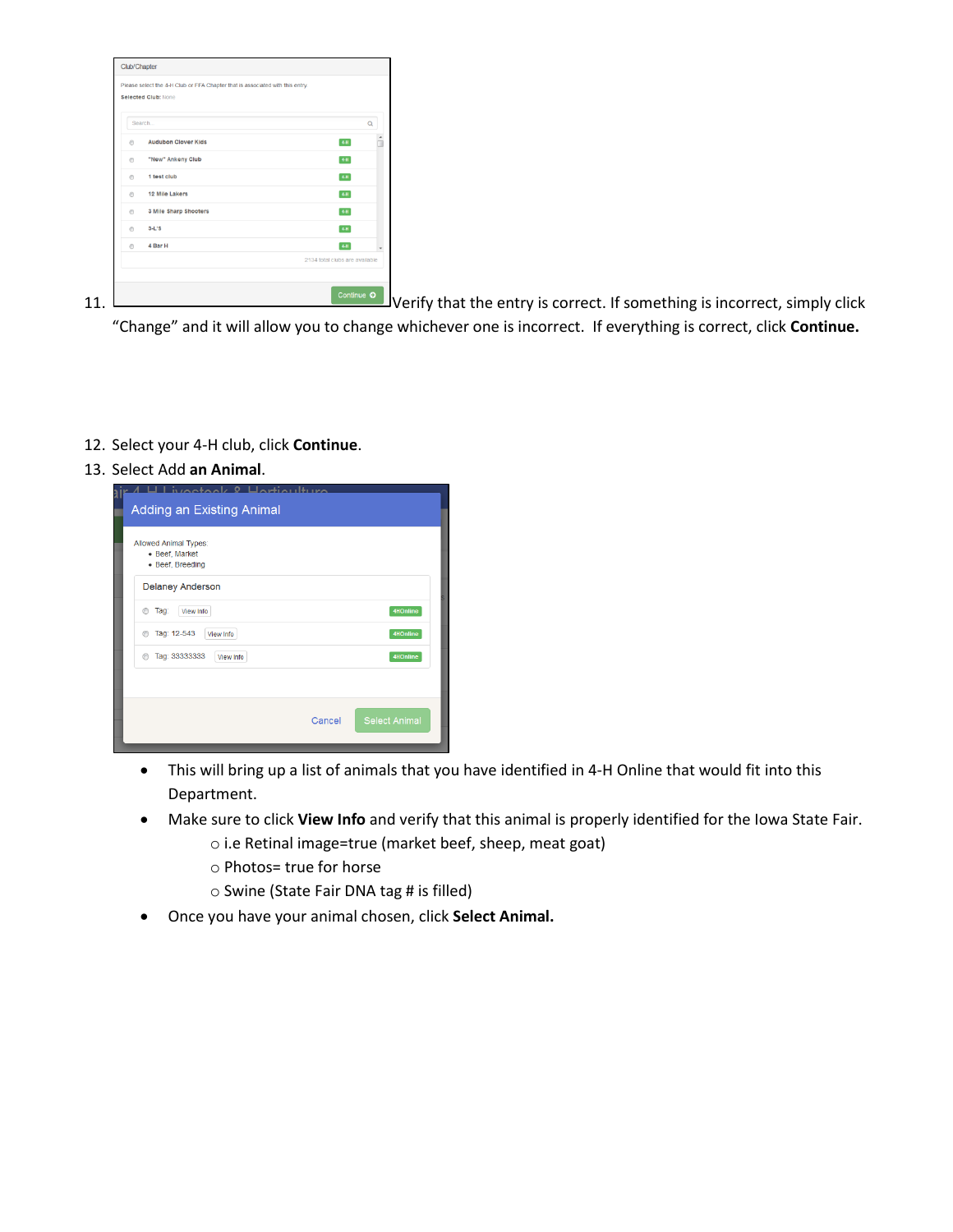| <b>3</b> Remove From Entry      | <b>Identifier (Tag)</b>                      | 33333333<br>4HOnline |
|---------------------------------|----------------------------------------------|----------------------|
|                                 | Animal Type                                  | Beef, Breeding       |
| <b>Edit Animal Details</b><br>◢ | <b>Breed</b>                                 |                      |
|                                 | Left Far Tattoo                              | 123456               |
|                                 | <b>Right Ear Tattoo</b>                      | 7890                 |
|                                 | Eartag (optional)                            | 33333333             |
|                                 | <b>Birthdate</b>                             | 5/06/2015            |
|                                 | Registration No. (required<br>if registered) | 111111111111         |
|                                 | Addl Information                             |                      |
|                                 |                                              |                      |

- 14. The selected animal will then appear with all the information you entered on that animal. If this is the correct animal, click **Continue**.
	- If this is not the correct animal, click **Remove from Entry.**
	- Substitution of animals will be allowed during fair check-in as long as the animal has been properly identified in 4-H Online

|                                    | <b>O</b> Please review the information entered for this entry. |                |                 |
|------------------------------------|----------------------------------------------------------------|----------------|-----------------|
| Animals                            |                                                                |                | Edit            |
|                                    | Identifier (Tag)                                               | 33333333       | <b>4HOnline</b> |
|                                    | Animal Type                                                    | Beef, Breeding |                 |
|                                    | Breed                                                          |                |                 |
|                                    | Left Far Tattoo                                                | 123456         |                 |
|                                    | Right Ear Tattoo                                               | 7890           |                 |
|                                    | Eartag (optional)                                              | 33333333       |                 |
|                                    | Birthdate                                                      | 5/06/2015      |                 |
|                                    | Registration No. (required if<br>registered)                   | 111111111111   |                 |
|                                    | Addl. Information                                              |                |                 |
|                                    |                                                                |                |                 |
|                                    |                                                                |                |                 |
| <b>Additional Questions</b>        |                                                                |                |                 |
|                                    |                                                                |                |                 |
| There are no questions or answers. |                                                                |                |                 |
|                                    |                                                                |                |                 |
|                                    |                                                                |                | Continue O      |

- 15. If applicable, there may be additional questions or reminders specific to the department/division/class.
- 16. Review the classes and animals you have entered. Check that you have read/answered additional information. Click **Continue**.

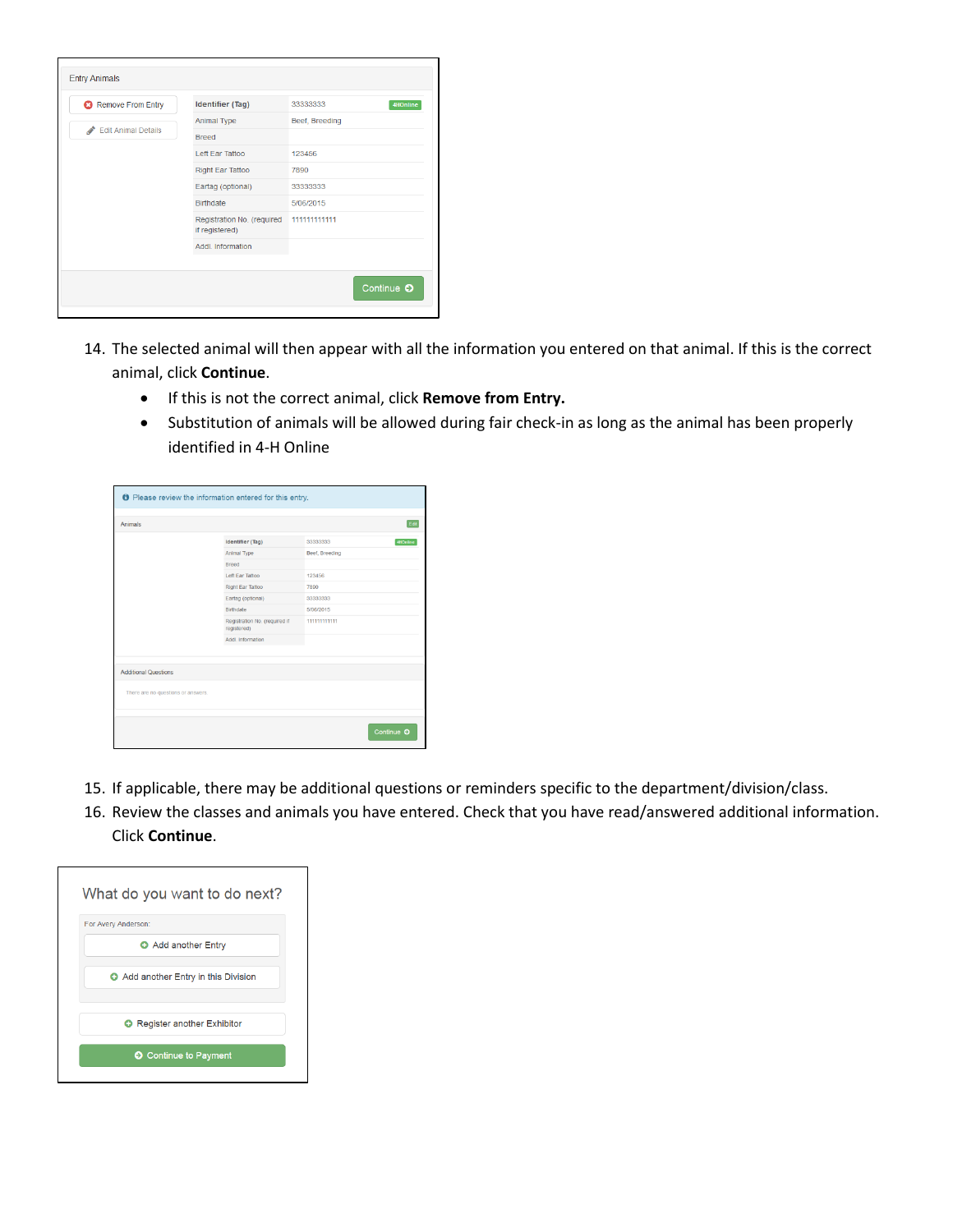17. Choose whether you would like to **Register another Exhibitor** or **Add another Entry for this Exhibitor,** be sure you have entered all classes for all exhibitors before clicking **Continue to Payment**.

| There are 2 items that need your attention |  |
|--------------------------------------------|--|
| ♦ Review/Complete Outstanding Records      |  |
|                                            |  |
|                                            |  |

\*\*\*If you see a blue section that indicates

that you need to review or complete outstanding records, and you are unable to complete them please contact Ella Hommel at, [ehommel@iastate.edu](mailto:ehommel@iastate.edu)

| Invoice                       | Summary<br>Detail |
|-------------------------------|-------------------|
| Individual Exhibitor: Delaney | \$20.00           |
|                               | Total: \$20.00    |
|                               | Continue O        |

- 18. This is a summary of your invoice. You can select the "Detail" button which will show each specific class that you have entered. If this looks correct, click **Continue.**
- 19. The next screen just informs you of the payment options you have. You should have the option to **pay your state fair entry fees online**, but you may still choose to pay by Check or Cash. If you choose to pay by check or cash **DO NOT** send your entry to your county extension office. **\*\*\*Payments must be postmarked by July 1.\*\*\***
	- Mail all check or cash payments directly to: **Iowa State Fair, 4-H Livestock Department, P.O. Box 57130, Des Moines, IA 50317**

Once you have read through and chosen your payment method, click **Continue**.

|                        |                   | 2017 Iowa State Fair 4-H Livestock & Horticulture |                              |                         | StateFair -  |
|------------------------|-------------------|---------------------------------------------------|------------------------------|-------------------------|--------------|
| <b>Exhibitors</b>      |                   | Entries                                           |                              | Payment                 | \$55.00      |
| $\checkmark$<br>Review |                   |                                                   | $\sqrt{2}$<br>Payment Method |                         | 3<br>Confirm |
|                        |                   | Please select a form of payment to continue.      |                              |                         |              |
|                        |                   | • Pay by Credit Card                              |                              | Pay by Check<br>$\odot$ |              |
|                        | Your Credit Cards |                                                   |                              | + Add a Credit Card     |              |
|                        |                   | You do not yet have any credit cards on file      |                              |                         |              |